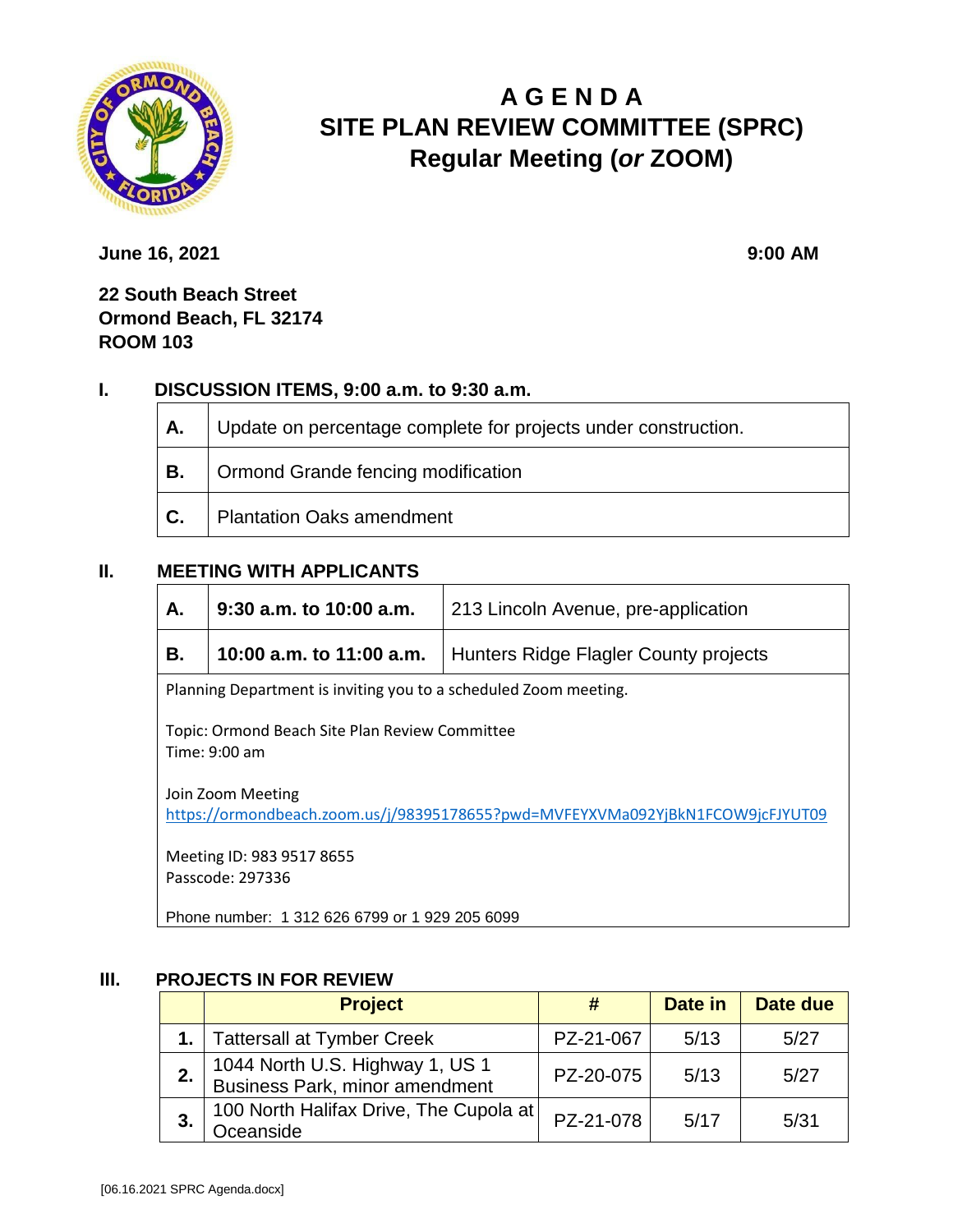| 4. I | 390 Andalusia Avenue, Air One                                       | PZ-21-048 | 5/19 | 6/2  |
|------|---------------------------------------------------------------------|-----------|------|------|
| 5.   | 2284 Ocean Shore Boulevard, septic<br>conversion                    | PZ-21-045 | 5/25 | 6/8  |
| 6.   | Ormond Gateway, final plat                                          | PZ-21-047 | 5/28 | 6/11 |
| 7.   | 1211 West Granada Boulevard,<br>Revella at OB ALF                   | PZ-21-073 | 5/29 | 6/12 |
| 8.   | Plantation Oaks, Phase 1A                                           | PZ-20-029 | 6/2  | 6/16 |
| 9.   | 295 Interchange Boulevard, All Aboard<br>Storage, Interchange Depot | PZ-21-072 | 6/11 | 6/25 |
| 10.  | Plantation Oaks minor zoning<br>amendment, re-allocation of phase 1 | PZ-21-075 | 6/11 | 6/25 |

# **IV. APPROVAL OF THE MINUTES**

**A.** June 09, 2021

# **V. PROJECTS UNDER CONSTRUCTION**

| Project                              | % Complete |  |  |
|--------------------------------------|------------|--|--|
| 783 North U.S. Highway 1             | 55%        |  |  |
| Ace Hardware                         | 0%         |  |  |
| Casements, Carriage House expansion  | 98%        |  |  |
| Dunkin Donuts, 1535 North US Hwy 1   | 15%        |  |  |
| <b>Edgewell Loading Dock</b>         | 95%        |  |  |
| Germfree driveway addition           | 85%        |  |  |
| <b>KOMN Condominium Association</b>  | 0%         |  |  |
| Nova Road Controlled Storage Climate | 65%        |  |  |
| <b>Ormond Museum</b>                 | 25%        |  |  |
| Publix, 101 East Granada Boulevard   | 60%        |  |  |
| <b>Starbucks</b>                     | 55%        |  |  |
| The Pumphouse                        | 55%        |  |  |
| <b>Total Comfort</b>                 | 50%        |  |  |
| <b>US 1 Business Park amendment</b>  | 10%        |  |  |
| <b>Waffle House</b>                  | 5%         |  |  |
| <b>Utilities only</b>                |            |  |  |
| 101 Town & Country Lane              | 40%        |  |  |
| <b>Deerfield Trace</b>               | 99%        |  |  |
| Huntington Green, 2B                 | 90%        |  |  |
| Huntington Villas, 2B                | 90%        |  |  |
| Forcemain - Huntington Green         | 0%         |  |  |
| Verona Villas                        | 0%         |  |  |